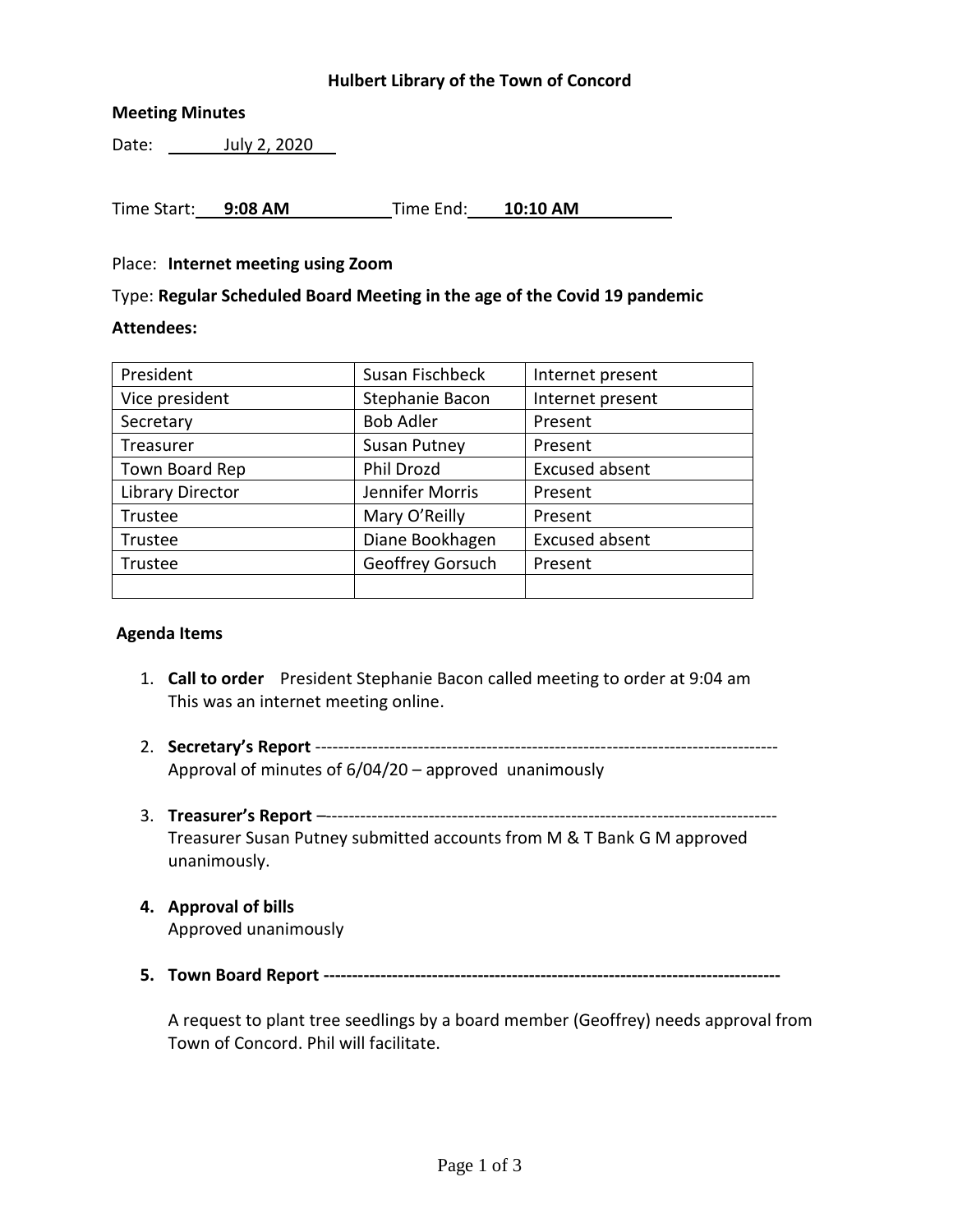Boiler replacement needs to be replaced –Tom Randall said the heating unit would cost \$5,913.00 plus installation. Bids may need to be let and the town must be instrumental in seeking bids.

**6. Correspondence ------------------------------------------------------------------------------------**

Two letters regarding upgrading wifi and supporting town budgets.

## **7. Library Director's Report**

- Director's Report attached
- **8. Old Business – Procurement policy approval Stephanie and Sue approved without the addendum.**
- **9. New Business – approval of the reopening plan**

**Resolution to approve the agreement submitted by the Buffalo and Erie County Plublic Library for furnishing of free library pprivileges to the people of the County of Erie by this library approved 6 ayes and 0 nayes.**

**Approval of 2020 Schedule of Public Service Hours approved unanimously.**

| Winter (35 hours) |  |  |
|-------------------|--|--|
|                   |  |  |

| closed   |
|----------|
| closed   |
| $10 - 6$ |
| $12 - 7$ |
| $10 - 6$ |
| $12 - 7$ |
| $10 - 3$ |
|          |

**Summer ( 35 hours ) Sunday closed**

| Juliuu v   |          |
|------------|----------|
| Monday     | closed   |
| Tuesday    | $10 - 6$ |
| Wedsnesday | $12 - 7$ |
| Thursday   | $10 - 6$ |
| Friday     | $12 - 7$ |
| Saturday   | $10 - 3$ |

# **Sue F. queried liability insurance coverage for board members and library in general.**

- 10. Next meeting date and time: August 6, 2020 at 9 am
- 11. Adjournment Meeting was adjourned at 9:45 am